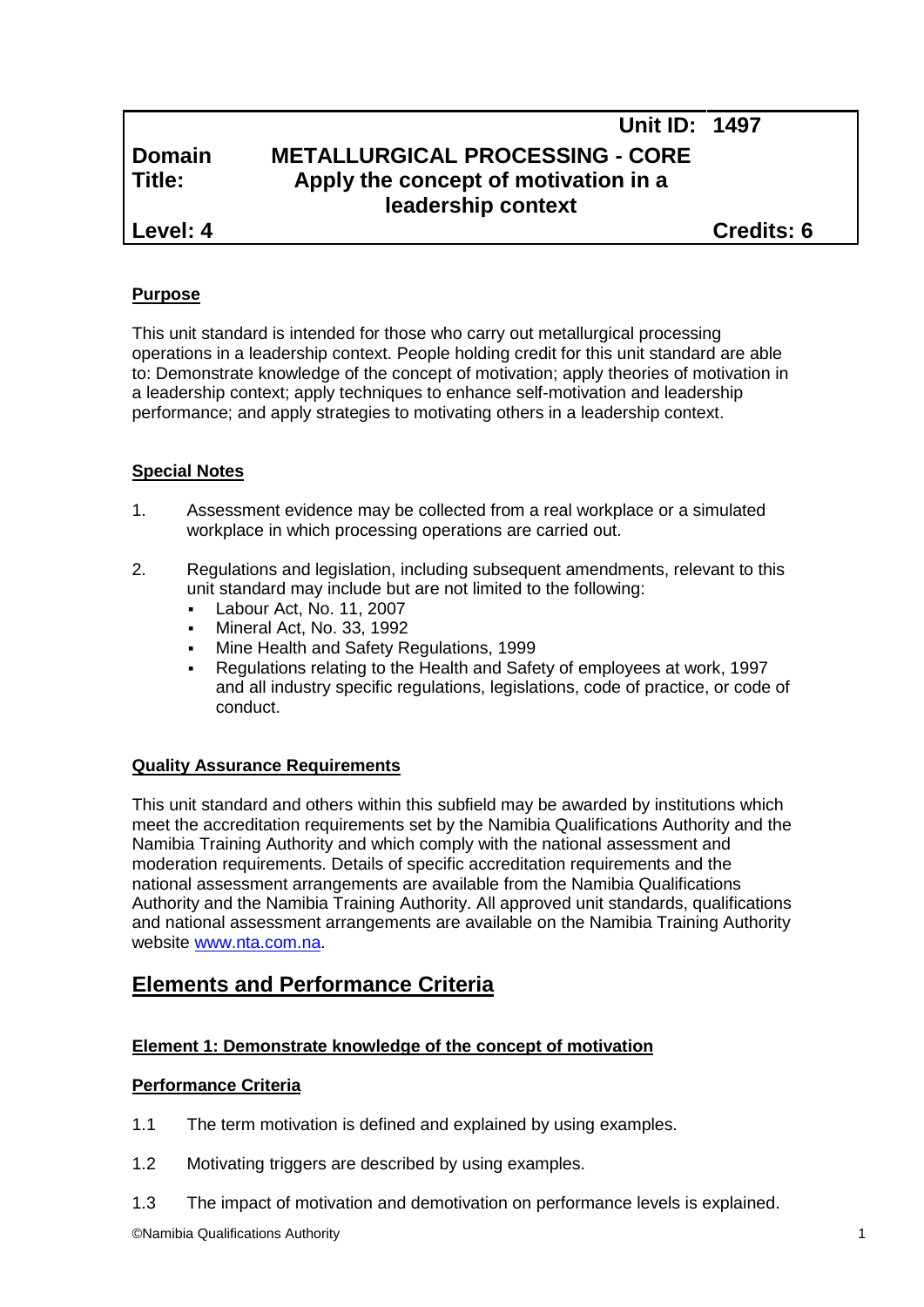1.4 Typical indicators for measuring motivation levels are identified and selected for a leadership context.

#### **Element 2: Apply theories of motivation in a leadership context**

#### **Performance Criteria**

- 2.1 Any two theories of motivation are compared in terms of how each enables people to be motivated in both the personal and work environment.
- 2.2 A theory is chosen and explained in terms of its application to self in the context of a work environment.
- 2.3 A theory is chosen and explained in terms of its application to a team in the context of a work environment.
- 2.4 In the context of a work environment an action plan is compiled to motivate self and others based on the chosen theories.

#### **Element 3: Apply techniques to enhance self-motivation and leadership performance**

#### **Range**

Leadership principles and skills may include but are not limited to resilience; consistency; goal setting and creating new challenges; creating and enabling environment.

#### **Performance Criteria**

- 3.1 Self-motivation levels are analysed and motivational problems areas identified in relation to leadership abilities.
- 3.2 In the context of leadership performance a plan to enhance self-motivation is outlined and implemented within a given timeframe.
- 3.3 Techniques for sustaining self-motivation are identified and implemented in a leadership context.
- 3.4 Leadership principles and skills are applied to enhance self-motivation in work context.

### **Element 4: Apply strategies to motivating others in a leadership context**

#### **Performance Criteria**

- 4.1 The techniques that leaders can use to motivate a team are identified and applied in own work context.
- 4.2 The importance of leading by example is explained.